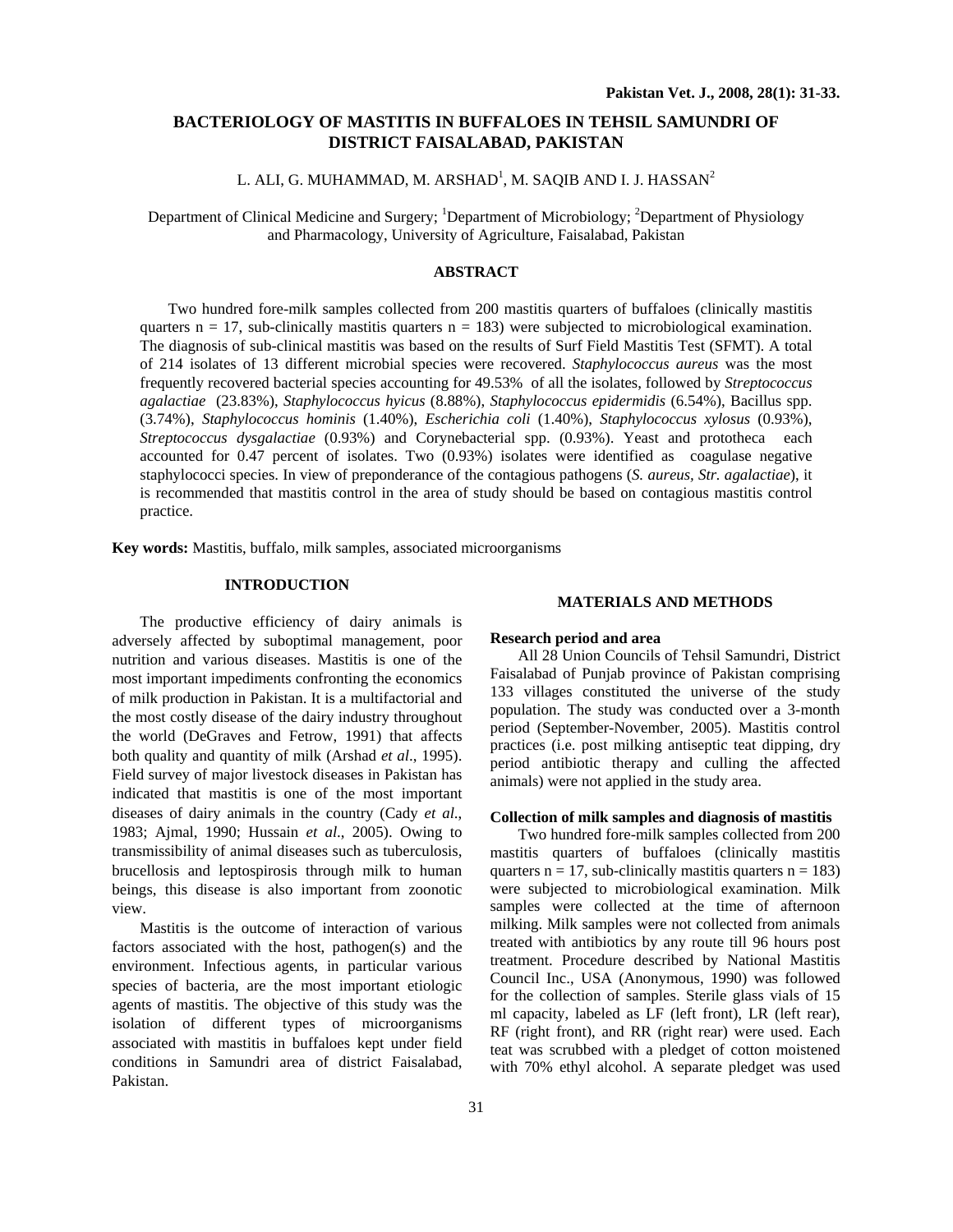for each teat. After discarding the first few streams, about 10 ml of milk was collected aseptically. Collected samples were immediately cooled and transferred to the laboratory in an ice box for microbiological examination. The diagnosis of sub-clinical mastitis was based on the results of Surf Field Mastitis Test (Muhammad *et al*., 1995).

# **Isolation and identification of microorganisms**

Procedures described by National Mastitis Council Inc., USA (Anonymous, 1987) were followed for culturing the milk samples and identification of mastitis pathogens. Briefly, the samples were shaken eight times to get a uniform dispersion of the pathogens. Using a platinum loop, 0.01 ml of each milk sample was streaked onto Esculin-blood agar and MacConkey's agar plates. Four quarter milk samples were cultured on a 100 mm plate by plating individual quarter sample on one quadrant of plate and incubated at 37°C for 48 hours. A quarter was considered to be infected if 5 or more similar colonies were present on the plate (Robinson *et al*., 1988). The representative colonies of the microorganisms were isolated and purified by streaking onto fresh Esculin-blood agar plates. Catalase positive, Gram positive coccal isolates were presumptively identified as Staphylococci or Microococci and subjected to the tube coagulase test and a commercial identification kit (STAPH-Trace system, BioMerieux-France). Organisms other than Staphylococci were identified as per criteria recommended by National Mastitis Council, Inc. USA (Anonymous, 1990).

### **RESULTS AND DISCUSSION**

A total of 214 isolates of 13 different microbial species were recovered (Table 1). *Staphylococcus aureus* was the most frequently recovered bacterial species accounting for 49.53% of all isolates, followed by *Streptococcus agalactiae* (23.83%), *Staphylococcus hyicus* (8.88%), *Staphylococcus epidermidis* (6.54%), Bacillus species (3.74%), *Staphylococcus hominis*  (1.40%), *Escherichia coli* (1.40%), *Staphylococcus xylosus* (0.93%), *Streptococcus dysgalactiae* (0.93%) and Corynebacterial species (0.93%). Yeast and prototheca each accounted for 0.47 percent of isolates. Two (0.93%) isolates were identified as coagulase negative staphylococci species.

Mastitis is the inflammation of mammary glands. It is the outcome of various factors associated with the host, environment and the pathogens. Among pathogens, bacteria are by far the most frequently associated etiologic agents of this disease. In the present study, *Staphylococcus aureus* was the

frequently encountered pathogen. *Streptococcus agalactiae* was the second most frequently isolated mastitis pathogen. These two contagious mastitis pathogens collectively accounted for 73.36% of the isolates. Similar findings have been reported by Ahmad *et al.* (1991) and Allore (1993). The previous studies conducted in India (Joshi and Gokhale, 2006), Pakistan (Arshad *et. al.*, 2006), Indonesia (Estuningsih *et. al*., 2002) and Italy (Moroni *et. al*., 2006) endowed that clinical as well as sub-clinical mastitis in dairy animals is predominantly contagious in nature.

**Table 1: Frequency distribution of isolates recovered from clinical (n = 17) and subclinical (n = 183) mastitic quarters of buffaloes** 

| S.  | <b>Species</b>                    | No. of   | <b>Frequency</b> |
|-----|-----------------------------------|----------|------------------|
| No. |                                   | isolates | (%)              |
| 1.  | Staphylococcus aureus             | 106      | 49.53            |
| 2.  | Streptococcus agalactia           | 51       | 23.83            |
| 3.  | Staphylococcus hyicus hyicus      | 19       | 8.88             |
| 4.  | Staphylococcus epidermidis        | 14       | 6.54             |
| 5.  | Bacillus species                  | 8        | 3.74             |
| 6.  | Staphylococcus hominis            | 3        | 1.40             |
| 7.  | Escherichia coli                  | 3        | 1.40             |
| 8.  | Staphylococcus xylosus            | 2        | 0.93             |
| 9.  | Streptococcus dysgalactiae        | 2        | 0.93             |
|     | 10. Corynebacterial species       | 2        | 0.93             |
|     | 11. Undifferentiable (nontypable) | 2        | 0.93             |
|     | coagulse negative Staphylo-       |          |                  |
|     | coccus species                    |          |                  |
|     | 12. Yeast                         |          | 0.47             |
|     | 13. Prototheca                    |          | 0.47             |
|     | Total                             | 214      | 100              |

The preponderance of contagious mastitis in buffaloes of the study area (Tehsil Samundri) may be ascribed to lack of control practices such as postmilking antiseptic teat dipping, dry period antibiotic therapy, culling of chronically infected animals from the herd as well as the rife proclivity of using milk foam from the milking pail to lubricate the teat during milking. Keeping the finding of the present study in perspective, it may be recommended that the mastitis control in the area of the present study (Tehsil Samundri, District Faisalabad) should be based on control practices aimed at controlling contagious mastitis pathogens (e.g., post-milking antiseptic teat dipping, dry period antibiotic therapy, segregation of infected and non-infected animals, fly control *etc*.). In view of the preponderance of contagious pathogens as the etiologic agents of mastitis in dairy buffaloes and cows, workers at the Department of Clinical Medicine and Surgery, University of Agriculture, Faisalabad,